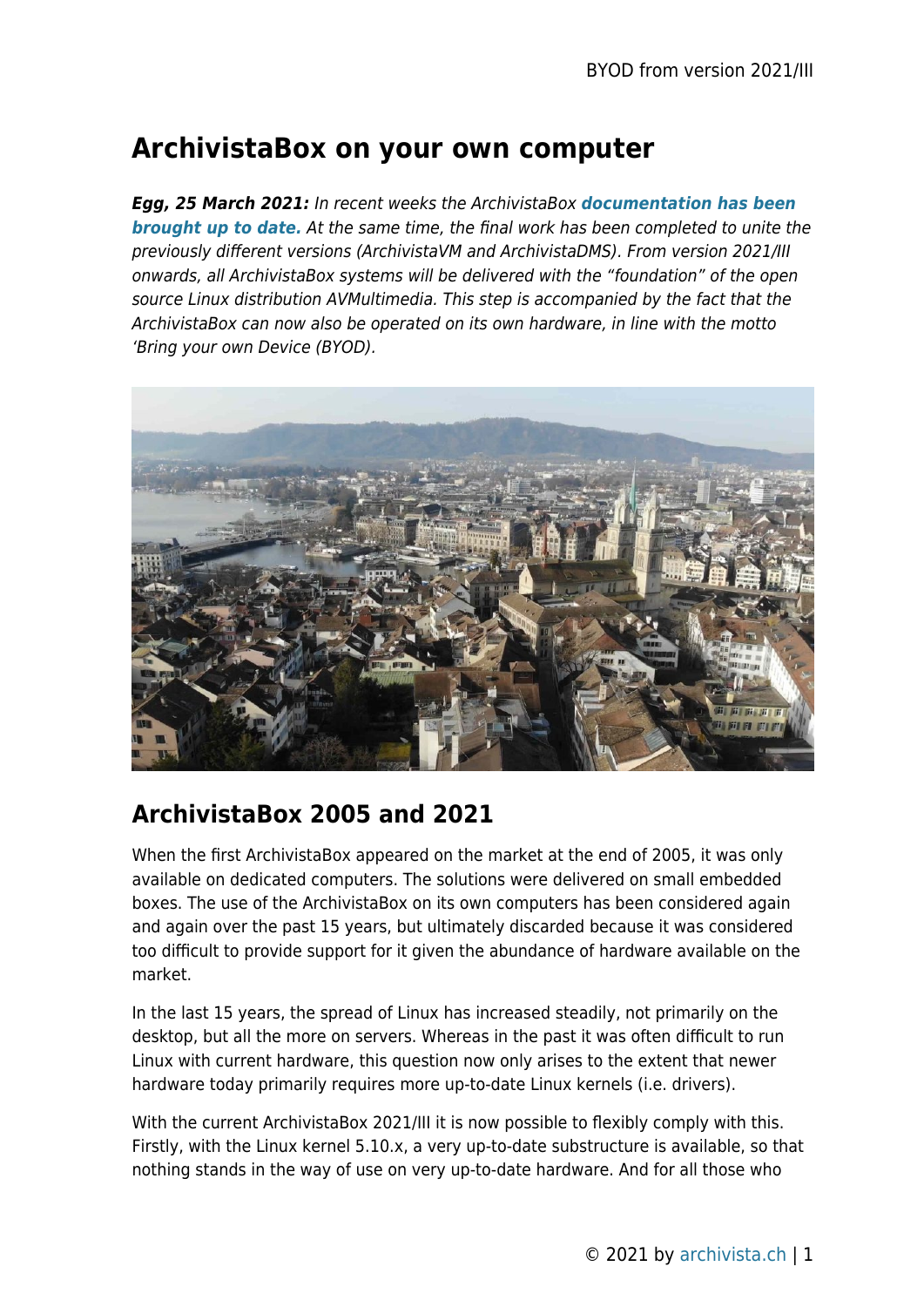don't want to use the latest hardware or technology, the kernel 5.4.x also provides the right software.

In addition, with the open source Linux desktop AVMultimedia, a hardware to be used can be extensively tested at any time before it is used for the ArchivistaBox. In somewhat simplified terms, it can be stated here that anyone who can put AVMultimedia into operation will also be able to "manage" any ArchivistaBox. And that is why the ArchivistaBoxes are now also available without the hardware supplied.



### **Your own ArchivistaBox for under 100 francs or euros**

From now on, with the **[ArchivistaBox Dolder,](http://shop.archivista.ch/oscommunity/catalog/product_info.php?cPath=21&products_id=75)** it is possible to run our solution on your own computers. Incidentally, this is at a very attractive price. The **[ArchivistaBox](http://shop.archivista.ch/oscommunity/catalog/product_info.php?cPath=21&products_id=75) [Dolder](http://shop.archivista.ch/oscommunity/catalog/product_info.php?cPath=21&products_id=75)** costs 90 francs or (currently) 81.81 euros. This does not include VAT, but even with this (7.7% in Switzerland, 19% in Germany and 20% in Austria) the price is less than 100 francs or euros. This includes the first year of the maintenance contract.

The exact key data of the **[ArchivistaBox Dolder](http://shop.archivista.ch/oscommunity/catalog/product_info.php?cPath=21&products_id=75)** can be found in our web store. It is important to mention that there are no restrictions on the use of hardware on the ArchivistaBox. Officially supported (this applies to all ArchivistaBox systems) are all common 64-bit AMD/Intel processors (up to 64 CPUs or 128 threads) with up to 256 GByte RAM as well as hard disk networks with up to 12 disks or up to 200 TByte.

All network cards available under Linux up to 40 GBit are supported, even the use on a notebook or tablet is possible as long as the currently delivered AVMultimedia version runs on the corresponding device. For graphics cards, all those models are supported for which there are open Linux drivers. This also means that there is no support for the use of proprietary Linux drivers.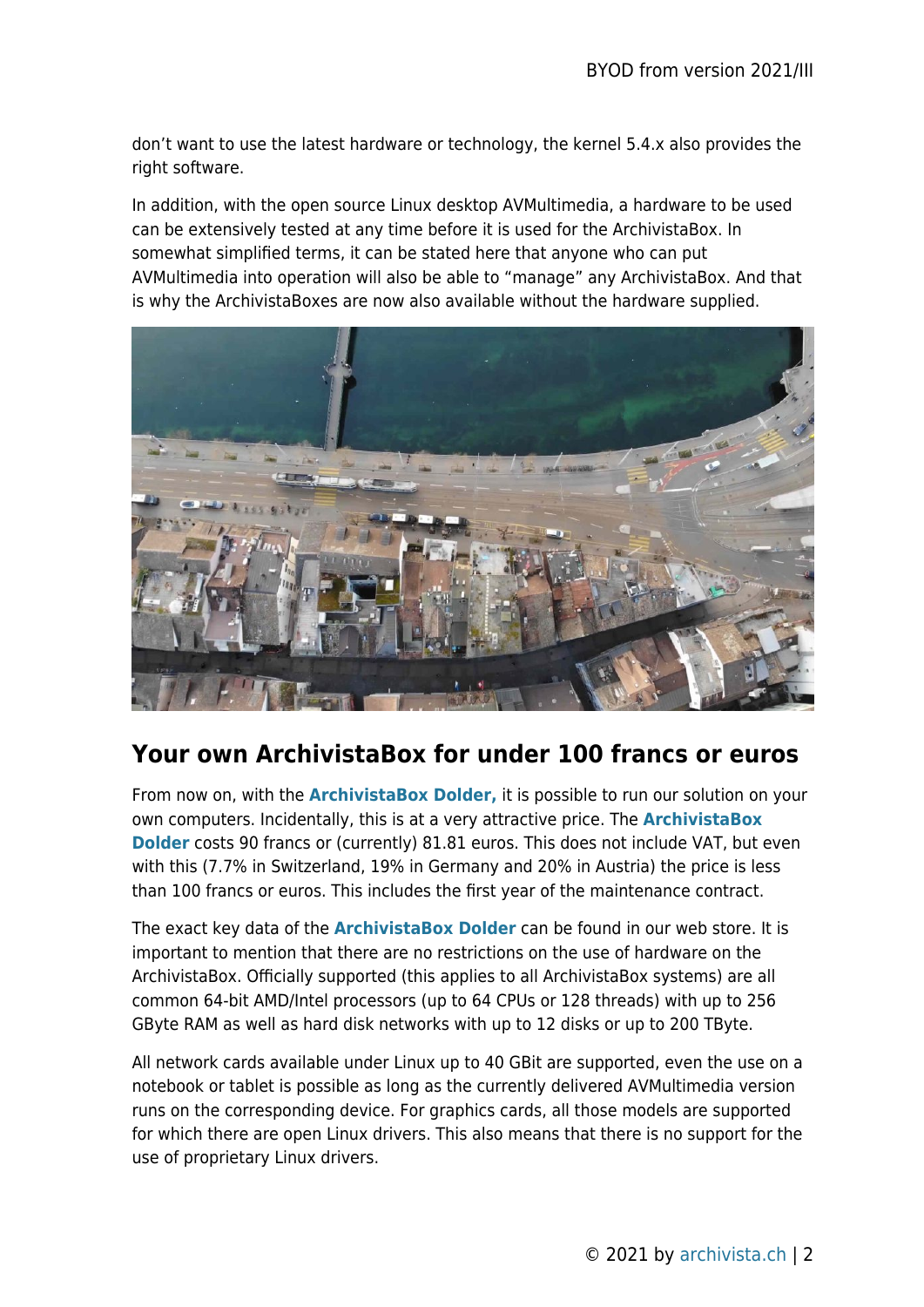

#### **New features of version 2021/III**

ArchivistaBox 2021/III first of all contains some new tools to make working with the Linux desktop more pleasant. Hard disks (e.g. for data backup) can now be set up directly with GParted on each ArchivistaBox, and there is also a new option in the file manager to open or edit a folder with 'root' rights.

The ArchivistaBox 2021/III has **[completely revised documentation.](https://archivista.ch/e2/help)** All new functions are now clearly documented. The manual is searchable and is available at **[https://archivista.ch/e2/help.](https://archivista.ch/e2/help)** ArchivistaBox customers also receive the manual in the form of a PDF file. The new manual is somewhat smaller, because various previous help programs currently no longer make sense. The integrated print server (CUPS) is too powerful for the use of the PDFCreator tool, for example, to still be recommended.

With version 2021/III there are no longer different versions for ArchivistaVM and ArchivistaDMS/ERP. This means that the same applications can be found on every ArchivistaBox. If, for example, software had to be subsequently installed for ArchivistaVM (server virtualization) in order to manage data backup via a Windows share folder, this software is now available in the basic scope. In addition, each ArchivistaBox can be extended with DEB packages (Synaptic), AppImage and/or Flatpack.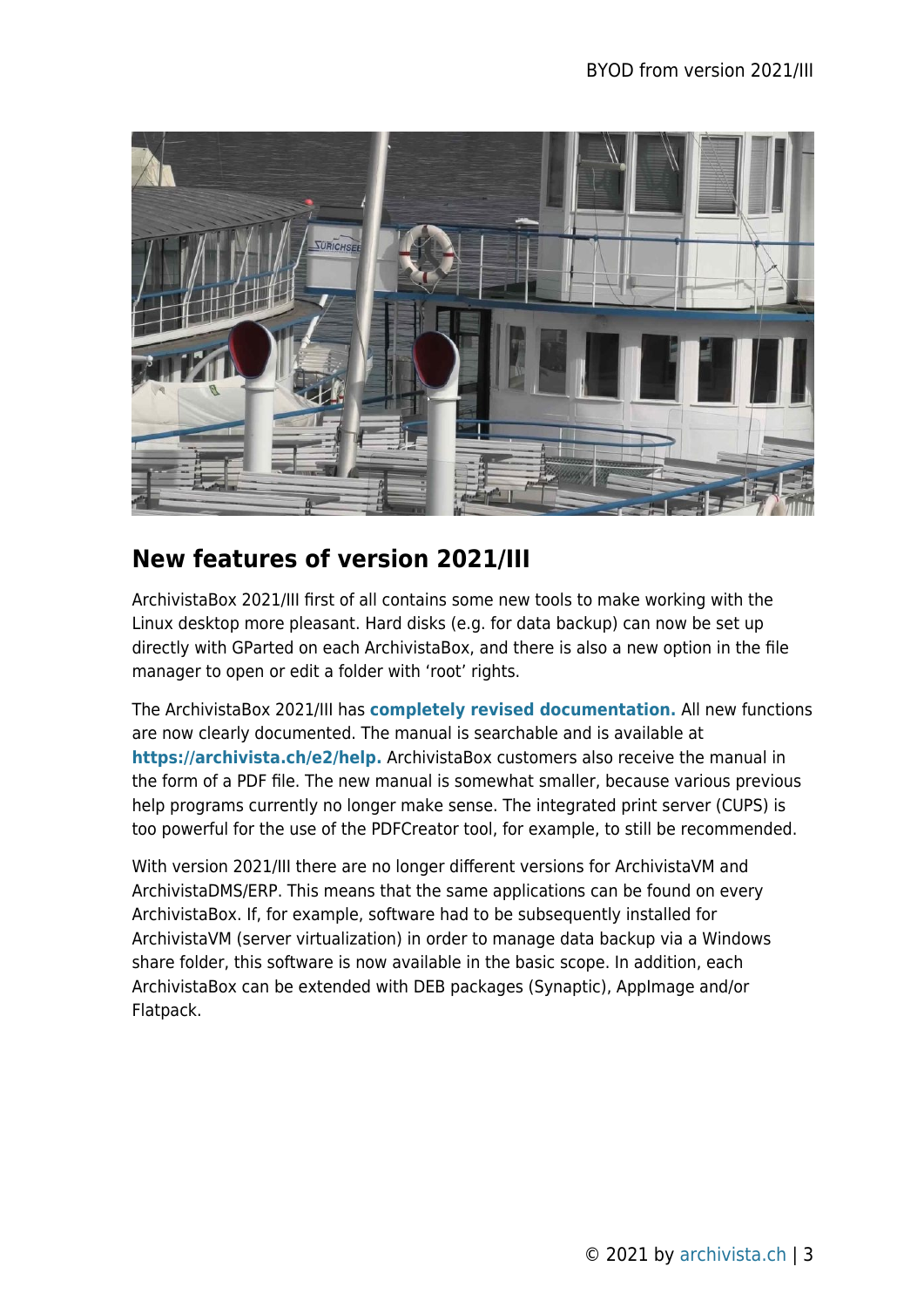

# **Digital sustainability since 1998**

Almost exactly three years ago, the first version of the mutlimedial desktop AVMultimedia was released, almost on time for the company's 20th anniversary. In two years, Archivista products will have been around for 25 years. Or to put it another way, in just under seven years the "promise" will have been fulfilled that there will be a minimum 30 year guarantee on the data structures used by the ArchivistaBox.

When the first Archivista solution for archiving paper documents appeared in 1998 (still to be found today in the **[Web Museum\),](http://www.archivista.ch/1998_10/)** an evolutionary further development takes place in the ArchivistaBox 2021/III. Of course, in 1998 no one could have foreseen that, for example, a few years later analog photography would come to an abrupt end. However, it was foreseeable that information would be available digitally in the future.

If the whole world is currently "crying out" for digitization, it is being forgotten that this alone will not be able to deliver what is expected of it. The expiry date of digital data decreases with the increasing amount of it, if it is not possible at the same time to keep (our) information available in a structured manner. The ArchivistaBox has been offering exactly this since 1998. Whereas at that time it was mainly scanned paper documents, today it is primarily digital data, but in an almost arbitrary abundance.

The first Archivista solution was made for this, and the current ArchivistaBox is better than ever predestined for this. This core focus on digital sustainability, precisely because there is a 30-year guarantee for the data structures, forms the backbone of every ArchivistaBox, today and in the future. The new use of existing computers for the ArchivistaBox extends sustainability all the more.

Firstly, because the requirements for an ArchivistaBox are minimal (4 GByte main memory and a hard disk from 32 GByte). Secondly, and above all, because many